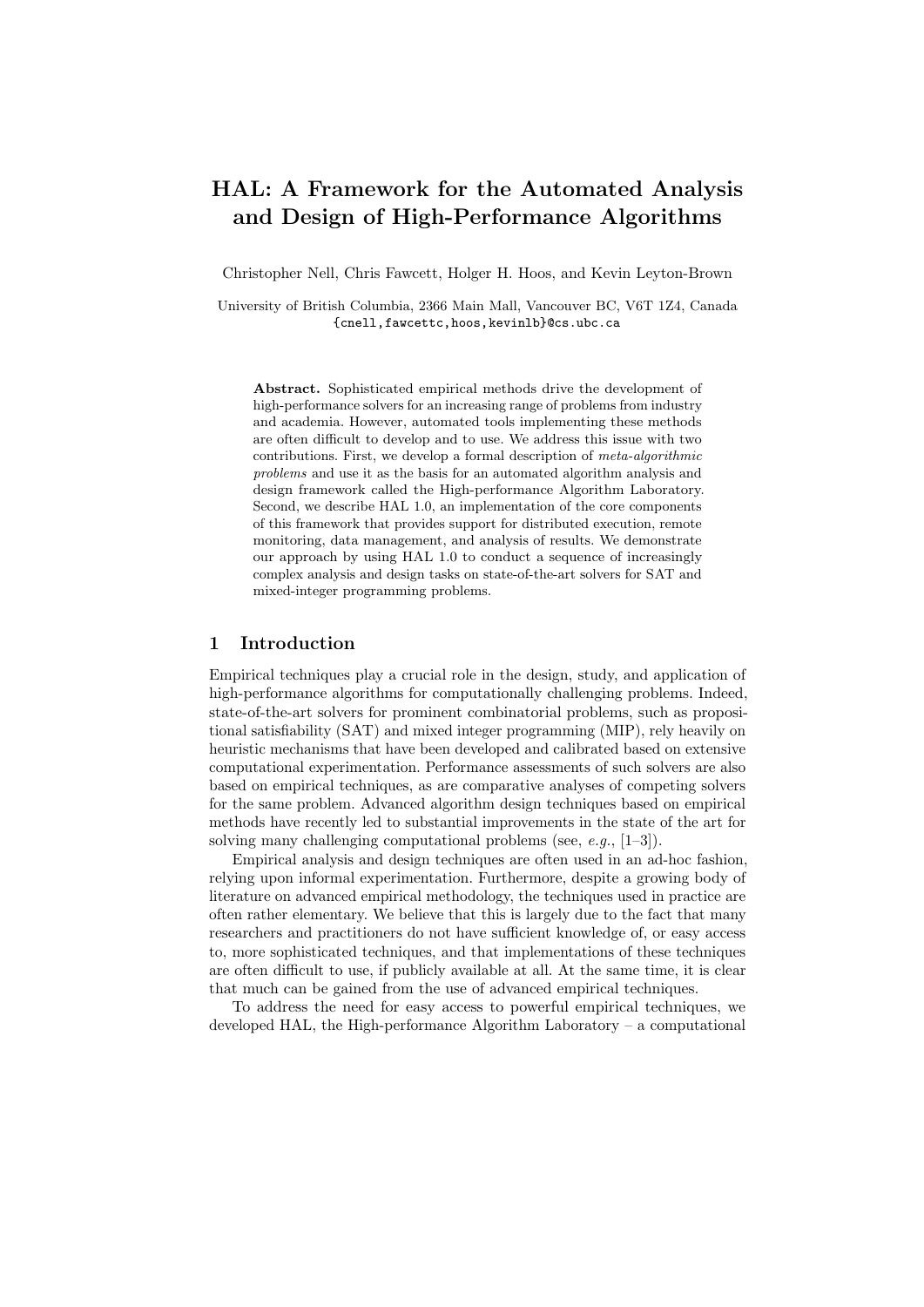environment for empirical algorithmics. HAL was conceived to support both the computer-aided design and the empirical analysis of high-performance algorithms, by means of a wide range of ready-to-use, state-of-the-art analysis and design procedures [4]. HAL was also designed to facilitate the development, dissemination, and ultimately wide adoption of novel analysis and design procedures.

By offering standardized, carefully designed procedures for a range of empirical analysis and design tasks, HAL aims to promote best practices and the correct use of advanced empirical methods. In particular, HAL was designed to support the use and development of fully automated procedures for the empirical analysis and design of high-performance algorithms. Since they operate upon algorithms, we refer to these procedures as *meta-algorithmic procedures* (or *meta-algorithms*). Example meta-algorithmic analysis procedures include the characterization of algorithm performance on a set of benchmark instances using a solution cost distribution, as well as the comparison of two algorithms' performance using the Wilcoxon signed-rank test (see, e.g., [5]). Meta-algorithmic design procedures are rapidly gaining prominence and include configuration procedures, such as PARAMILS  $[6, 7]$  and GGA  $[8]$ , and portfolio builders like SATZILLA  $[9, 1]$ .

During the early stages of developing HAL, we realized that appropriately formalized notions of meta-algorithmic procedures, and of the tasks accomplished by these procedures, would provide an ideal foundation for the system. This conceptual basis promotes ease of use, by inducing a natural categorization of analysis and design procedures and by facilitating the use of multiple (or alternative) analysis or design procedures. For example, configuration procedures like ParamILS and GGA solve the same fundamental problem, and with HAL it is easy to conduct analogous (or even parallel) experiments using either of them. Furthermore, HAL's foundation on meta-algorithmic concepts facilitates the combination of various procedures (such as configuration and algorithm selection [10]) and their sequential application (such as configuration followed by comparative performance analysis), as well as the application of analysis or design procedures to other meta-algorithmic procedures (as in the automated configuration of a configurator). Finally, meta-algorithmic concepts form a solid basis for realizing HAL in a convenient and extensible way.

HAL also offers several other features important for work in empirical algorithmics. First, to support large computational experiments, HAL uses a database to collect and manage data related to algorithms, benchmark instances, and experimental results. Second, while HAL can be used on a stand-alone computer, it also supports distributed computation on computer clusters. Third, it allows researchers to archive experiment designs into a single file, including settings, instances, and solvers if unencumbered by license restrictions. Another user can load the file into HAL and replicate exactly the same experiment.

HAL is also designed to facilitate the development and critical assessment of meta-algorithmic procedures. To this end, it is realized as an open environment that is easy to extend, and offers strong support for recurring tasks such as launching, monitoring, and analyzing individual algorithm runs. In short, HAL allows developers to focus more on building useful and powerful meta-algorithmic procedures and less on the infrastructure required to support them. We hope that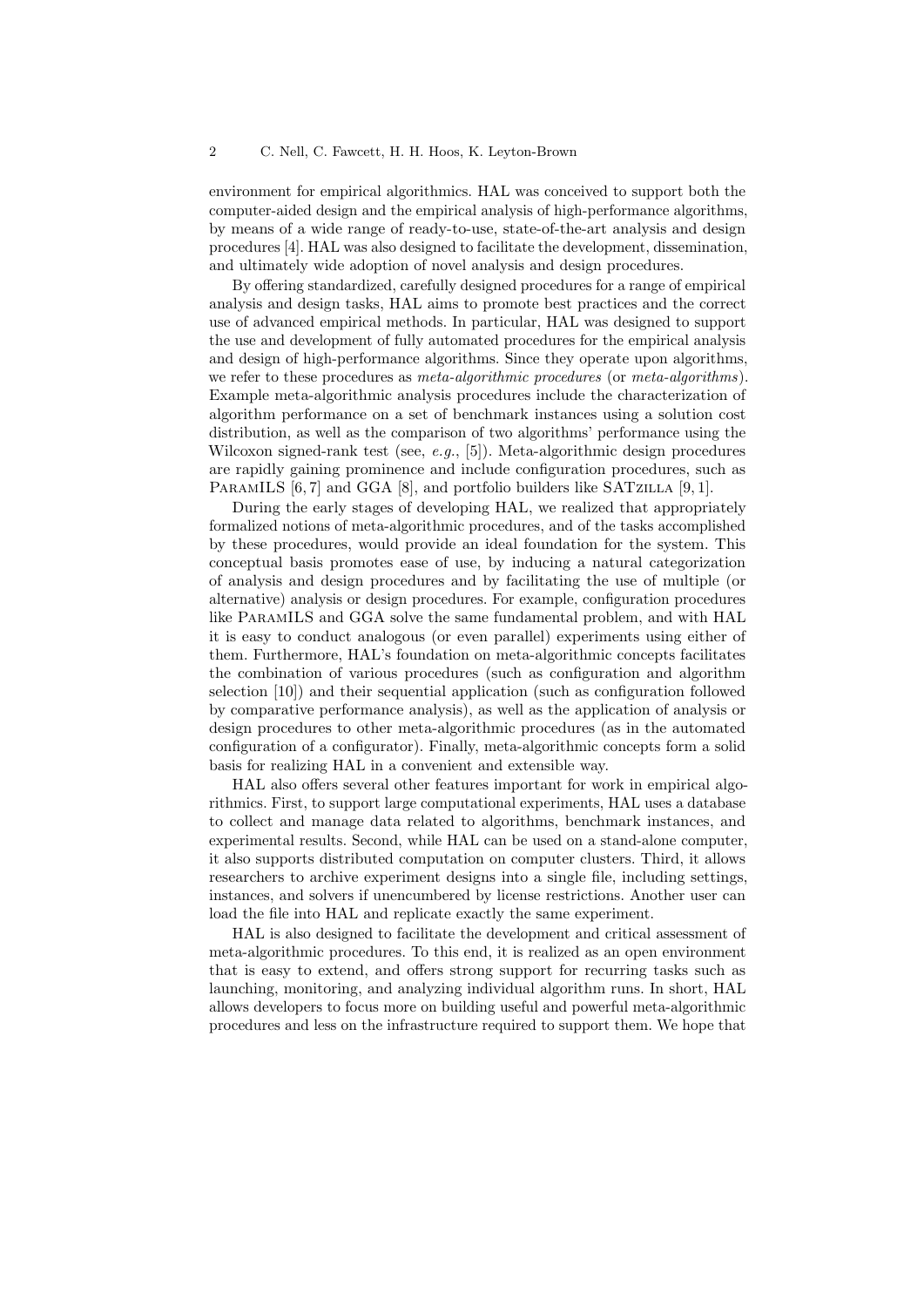this will help to bring about methodological progress in empirical algorithmics, and specifically in the development of novel meta-algorithmic procedures, incorporating contributions from a broad community of researchers and practitioners.

HAL shares some motivation with other systems supporting the empirical study of algorithms. Paver [11] performs automated performance analysis of optimization software through a web-based interface, but requires that input data be collected by separate invocation of a different tool, and thus is unsuitable for automated techniques that perform concurrent data collection and analysis. EDACC [12] is an experiment management framework which, like HAL, supports distributed execution on compute clusters and centralized data storage, accessed via a unified web interface; unlike HAL, EDACC is focused only on the SAT problem, and more fundamentally does not provide any support for automated meta-algorithmic design procedures. Overall, HAL is the only environment of which we are aware that is designed for the development and application of general-purpose meta-algorithmic analysis and design techniques.

The remainder of this paper is structured as follows. In Section 2, we describe in more detail our vision for HAL and the meta-algorithmic concepts underlying it. In Section 3, we explain how HAL 1.0, our initial implementation of the HAL framework, provides an extensible environment for empirical algorithmics research. We illustrate the use of HAL 1.0 with a sequence of analysis and design tasks for both SAT and MIP in Section 4: first characterizing one solver's performance, next comparing alternative solvers, and finally automating solver design using proven meta-algorithmic techniques. Finally, in Section 5 we summarize our contributions and discuss ongoing work.

# 2 HAL: A Framework for Meta-algorithmics

The concepts of meta-algorithmic analysis and design procedures are fundamental to HAL. In this section we formally introduce these concepts, discuss benefits we can realize from this formal understanding, and outline HAL's high-level design.

#### 2.1 Meta-algorithmic Problems

We begin by defining a (computational) *problem* as a high-level specification of a relationship between a space of inputs and a corresponding space of outputs. An *instance* of a problem  $p$  is any set of values compatible with its input space, and a solution to an instance is a set of values compatible with its output space and satisfying the relationship required by  $p$ . For example, SAT can be defined as:

**Input:**  $\langle V, \phi \rangle$ , where V is a finite set of variables, and  $\phi$  is a Boolean formula in conjunctive normal form containing only variables from  $V$  or their negations;

**Output:**  $s = \begin{cases} \text{true} & \text{if } \exists K : V \mapsto \{\text{true}, \text{false}\} \text{ such that } \phi = \text{true} \text{ under } K; \\ \text{false} & \text{otherwise.} \end{cases}$ false otherwise.

Thus,  $\langle V = {a, b, c}, \phi = (\neg b \lor c) \land (a \lor b \lor \neg c) \rangle$  is an example of a SAT instance with solution  $s = \text{true}$ .

An algorithm is any well-defined computational procedure that takes some set of inputs and produces some set of outputs. We say an algorithm A solves a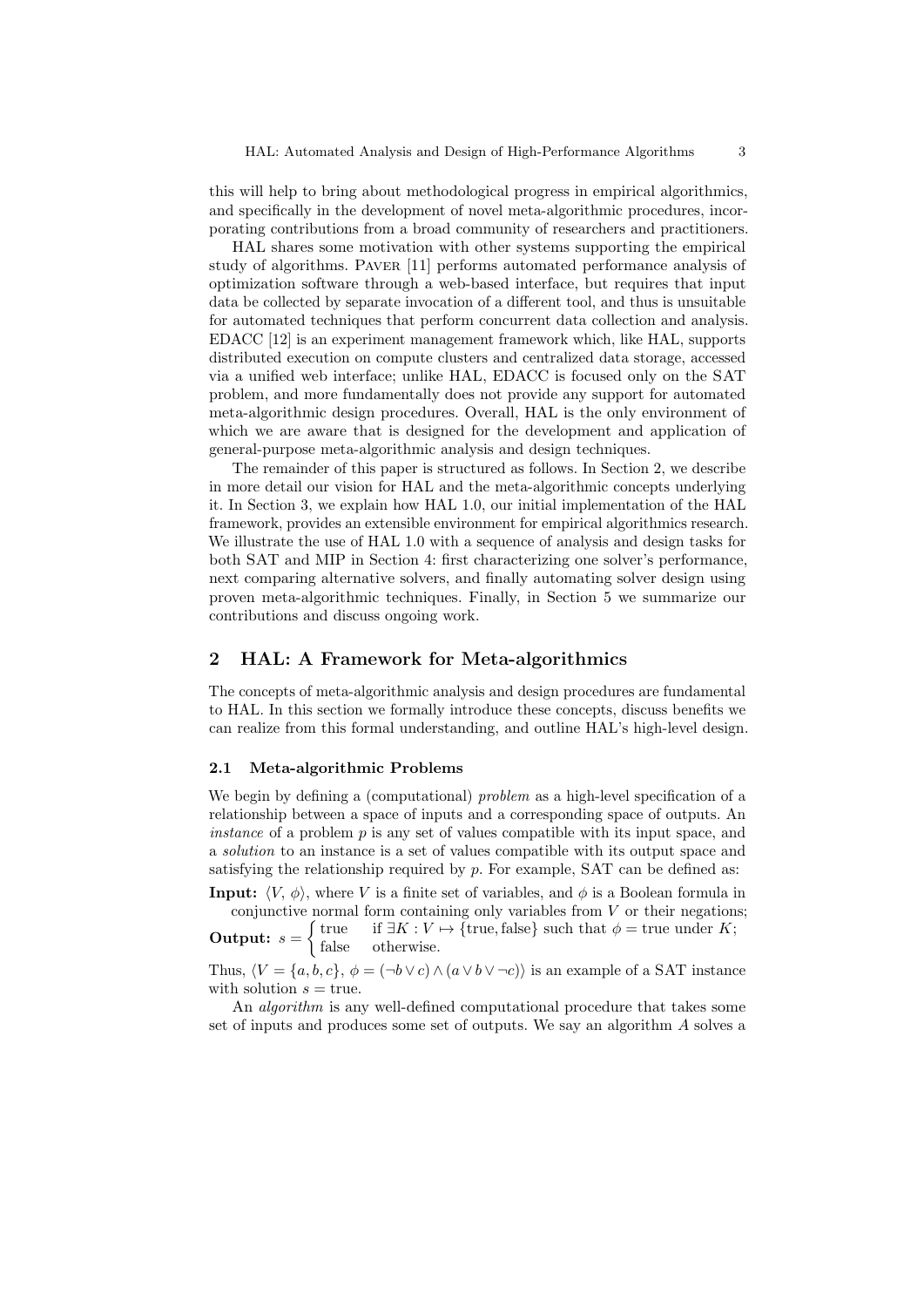problem  $p$  if it accepts any instance of  $p$  as a subset of its inputs, and a solution to that instance is identified in its outputs when executed. We observe that A may include inputs and/or outputs other than those required by  $p$ , and distinguish three types of algorithm inputs: the algorithm-independent problem instance to be solved, algorithm-specific *parameters* that qualitatively affect behaviour while solving the instance, and any other *settings* that might be required (e.g., a CPU time budget or a random seed). We refer to algorithms that have parameters as parameterized, and to the rest as parameterless. Any parameterized algorithm can be made parameterless by instantiating all of its parameters with specific values. Thus, a parameterized algorithm defines a space of parameterless algorithms.

A meta-algorithmic problem is a problem whose instances contain one or more algorithms, and a meta-algorithm, or *meta-algorithmic procedure*, is an algorithm that solves some meta-algorithmic problem. We refer to algorithms that serve as (part of) a meta-algorithm's input as target algorithms, and to the problems target algorithms solve as target problems. An analysis problem is a meta-algorithmic problem whose solution must include a statement about the target algorithm(s); a *design problem* is a meta-algorithmic problem whose solutions must include one or more algorithms. Finally, we refer to an algorithm that solves an analysis problem as an analysis procedure, and one that solves a design problem as a design procedure.

Meta-algorithmic analysis problems are ubiquitous, even if they are not always solved by automated procedures. Consider the task of evaluating a solver on a benchmark instance set, using various statistics and diagnostic plots. This corresponds to the single-algorithm analysis problem:

- **Input:**  $\langle A, \mathcal{I}, m \rangle$ , where A is a parameterless target algorithm, I is a distribution of target problem instances, and  $m$  is a performance metric;
- **Output:**  $\langle S, T \rangle$ , where S is a list of scalars and T a list of plots; and where each  $s \in S$  is a statistic describing the performance of A on I according to m, and each  $t \in T$  is a visualization of that performance.

One meta-algorithmic procedure for solving this problem might collect runtime data for A, compute statistics including mean, standard deviation, and quantiles, and plot the solution cost distribution over the instance set [5]; other procedures might produce different plots or statistics. We can similarly define pairwise comparison, whose instances contain two parameterless algorithms, and whose output characterizes the two algorithms' relative strengths and weaknesses.

Now consider the use of ParamILS [6, 7] to optimize the performance of a SAT solver. ParamILS is a meta-algorithmic design procedure that approximately solves the algorithm configuration problem:

- **Input:**  $\langle A, \mathcal{I}, m \rangle$ , where A is a parameterized target algorithm, I is a distribution of target problem instances, and  $m$  is a performance metric;
- Output:  $A^*$ , a parameterless algorithm for the target problem; where  $A^*$  corresponds to an instantiation of  $\vec{A}$ 's parameters to values that optimize aggregate performance on  $\mathcal I$  according to  $m$ .

We can similarly define the per-instance portfolio-based algorithm selection prob*lem*, which is approximately solved by SATZILLA  $[9, 1]$ :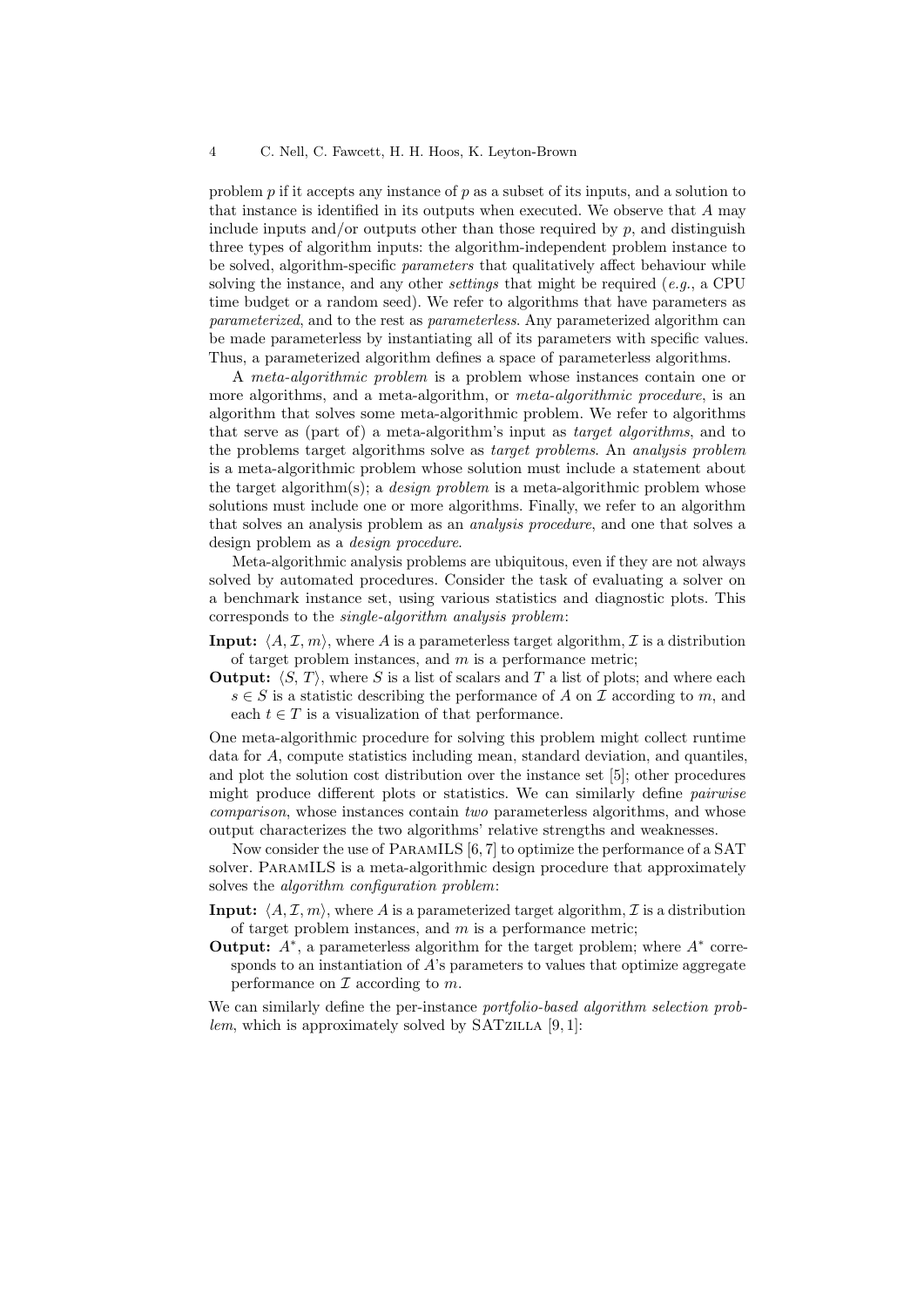**Input:**  $\langle A, \mathcal{I}, m \rangle$ , where A is a finite set of parameterless target algorithms, I is a distribution of target problem instances, and  $m$  is a performance metric; **Output:**  $A'$ , a parameterless algorithm for the target problem; where  $A'$  executes

one  $A \in \mathcal{A}$  for each input instance, optimizing performance according to m. Other variations also fit within the framework. Since we consider a parameterized algorithm to be a space of parameterless algorithms, portfolio-based selection can be seen as a special case of the generalization of configuration sometimes referred to as per-instance configuration, restricted to finite sets of target algorithms. Generalizing differently, we can arrive at the *parallel portfolio scheduling problem*, which requires that  $A'$  executes multiple algorithms from  $A$  in parallel and returns the first solution found, allocating computational resources to optimize the expected aggregate performance on  $\mathcal I$  according to  $m$ . Finally, one can further generalize to *per-instance parallel portfolio scheduling*, where  $A'$  executes multiple algorithms from  $A$  for each input instance and returns the first solution found, allocating computational resources to optimize performance according to  $m$ .

We note a parallel between meta-algorithmic problems and the idea of design patterns from software engineering, which describe recurrent problems arising frequently in a given environment, along with solutions for them [13]. Meta-algorithmic problems identify challenges that arise regularly in algorithm development and present specific solutions to those challenges. However, choosing between design patterns relies on understanding the benefits and drawbacks of each. The same holds in the meta-algorithmic context; we hope that HAL will prove useful for developing such understanding.

#### 2.2 The High-Performance Algorithm Laboratory

HAL has been designed to align closely with the conceptual formalization from Section 2.1, thereby providing a unified environment for the empirical analysis and design of high-performance algorithms via general meta-algorithmic techniques. In particular, HAL allows explicit representation of arbitrary problems and algorithms (including input and output spaces), problem instances and distributions, and performance metrics. Meta-algorithmic problems in HAL are simply problems whose input (and perhaps output) spaces are constrained to involve algorithms; likewise, meta-algorithmic procedures are realized as a special case of algorithms. HAL presents a unified user interface that gives the user easy and uniform access to a wide range of empirical analysis and design techniques through a task-basked workflow. For example, users can design experiments simply by selecting a meta-algorithmic problem of interest  $(e.g.,$  configuration), a meta-algorithmic procedure  $(e.g., \text{PARAMILS})$ , and additional information that specifies the meta-algorithmic problem instance to be solved  $(e.q., a \text{ target})$ algorithm, a distribution of target instances, and a performance metric).

This design provides the basis for five desirable characteristics of HAL. First, it allows HAL to work with arbitrary problems, algorithms and meta-algorithmic design and analysis techniques. Second, it enables HAL to automatically archive and reuse experimental data (avoiding duplication of computational effort, e.g., when rerunning an experiment to fill in missing data), and to serve as a central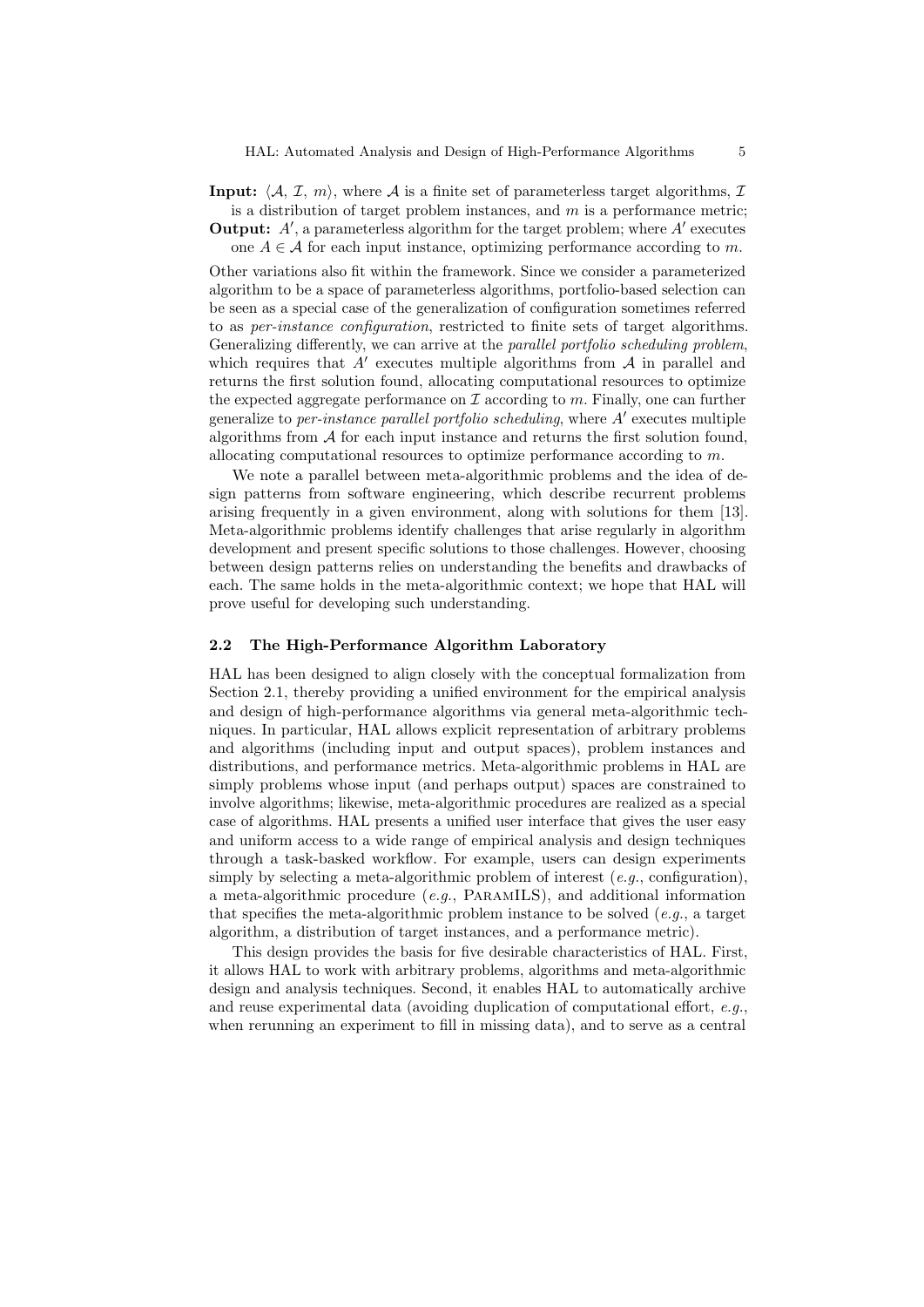repository for algorithms and instance distributions. Third, it makes it easy to support packaging and distribution of complete experiments (including target algorithms, instances, and other experiment settings) for independent verification, for example to accompany a publication. Fourth, it facilitates the straightforward use (and, indeed, implementation) of different meta-algorithmic procedures with compatible input spaces; in particular including procedures that solve the same meta-algorithmic problem  $(e.g., two algorithm configuration procedures)$ . Finally, it simplifies the construction of complex experiments consisting of sequences of distinct design and analysis phases.

To support a wide range of meta-algorithmic design and analysis procedures, HAL allows developers to contribute self-contained plug-in modules relating to specific meta-algorithmic problems and their associated procedures. A plug-in might provide a new procedure for a relatively well-studied problem, such as configuration. Alternately, it might address new problems, such as robustness analysis or algorithm simplification, and procedures for solving them drawing on concepts such as solution cost and quality distributions, runtime distributions, or parameter response curves. In the long run, the value of HAL to end users will largely derive from the availability of a library of plug-ins corresponding to cutting-edge meta-algorithmic procedures. Thus, HAL is an open platform, and we encourage members of the community to contribute new procedures.

To facilitate this collaborative approach, HAL is designed to ensure that the features offered to end users are mirrored by benefits to developers. Perhaps most importantly, the separation of experiment design from runtime details means that the execution and data management features of HAL are automatically provided to all meta-algorithmic procedures that implement the HAL API. The API also includes implementations of the fundamental objects required when building a meta-algorithm, and makes it easier for developers to implement new meta-algorithmic procedures. Adoption of this standardized API also streamlines the process of designing hybrid or higher-order procedures. For example, both HYDRA [10] and ISAC [14] solve algorithm configuration and per-instance portfolio-based selection problems; implementation using HAL would allow the underlying configuration and selection sub-procedures to be easily replaced or interchanged. Finally, as we continue to add meta-algorithmic procedures to HAL, we will compile a library of additional functionality useful for implementing design and analysis procedures. We expect this library to ultimately include components for exploring design spaces (e.g., local search and continuous optimization), machine learning (e.g., feature extraction and regression/classification methods), and empirical analysis  $(e, q, \mu)$ , hypothesis testing and plotting), adapted specifically for the instance and runtime data common in algorithm design scenarios.

# 3 The HAL 1.0 Core Infrastructure

The remainder of this paper describes an implementation of HAL's core functionality, HAL 1.0, which is now available as a limited pre-release online.<sup>1</sup> The system

 $^{\rm 1}$  cs.ubc.ca/labs/beta/Projects/HAL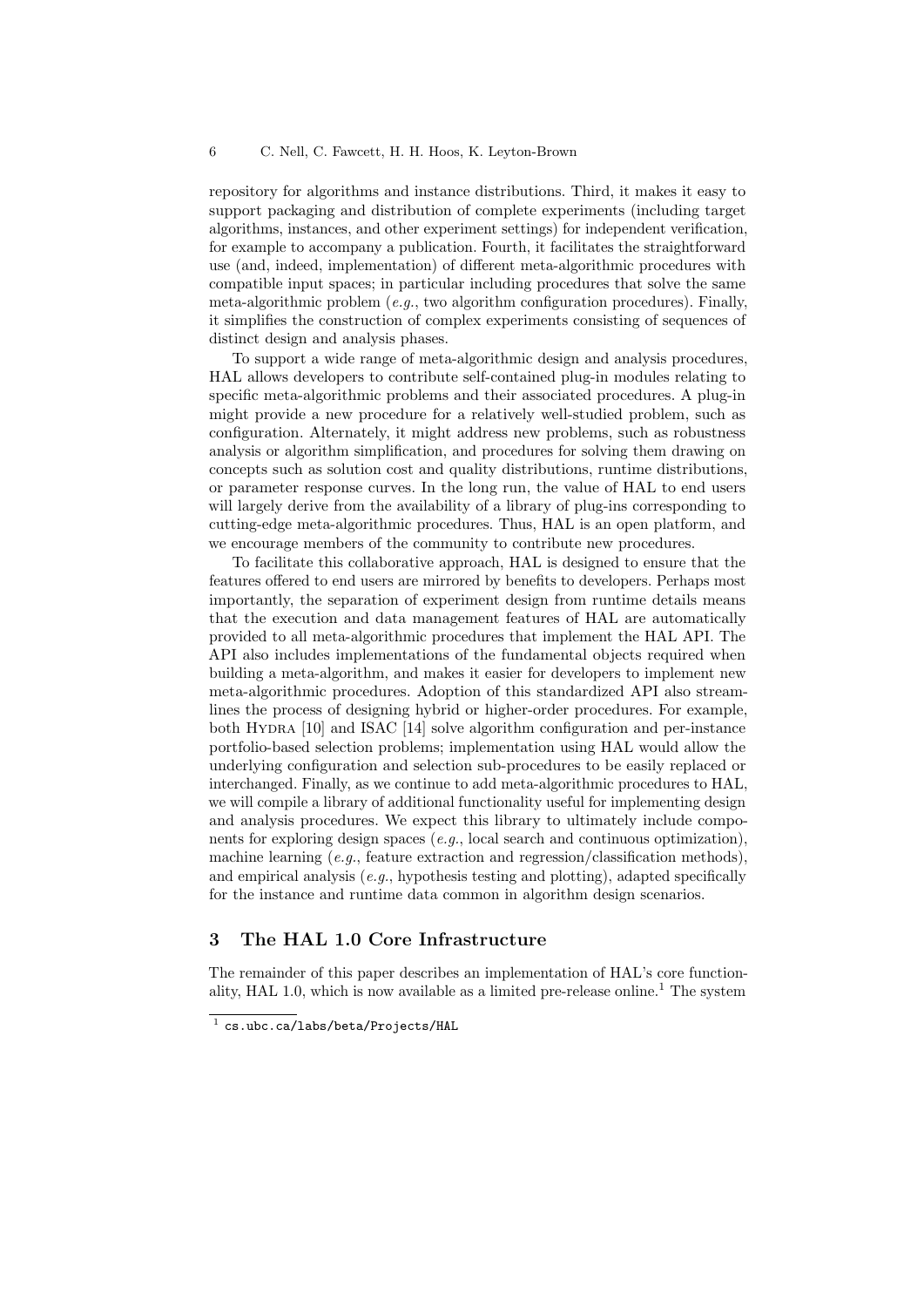is essentially complete in terms of core infrastructure (i.e., experiment modelling, execution management, and user interface subsystems), and includes five meta-algorithmic procedures, focused on two meta-algorithmic analysis problems single algorithm analysis and paired comparison—and the meta-algorithmic design problem of configuration. These procedures are further described in Section 4, where we present a case study illustrating their use. As discussed above, we intend to add a variety of additional meta-algorithmic procedures to HAL in the next release, and hope that still others will be contributed by the broader community.

This section describes HAL 1.0's core infrastructure. We implemented HAL 1.0 in Java, because the language is platform independent and widely used, its object orientation is appropriate for our modular design goals, and it offers relatively high performance. The HAL 1.0 server has been tested primarily under openSUSE Linux and Mac OS X, and supports most POSIX-compliant operating systems; basic Windows support is also provided. The web-based UI can provide client access to HAL from any platform. HAL 1.0 interfaces with Gnuplot for plotting functionality, and (optionally) with R for statistical computing (otherwise, internal statistical routines are used), MySQL for data management (otherwise, an embedded database is used), and Grid Engine for cluster computing.

In the following subsections, we describe HAL 1.0's implementation in terms of the three major subsystems illustrated in Figure 1. While these details are important for prospective meta-algorithm contributors and illustrative to readers in general, one does not need to know them to make effective use of HAL 1.0.

#### 3.1 Experiment Modelling

The components of the experiment modelling subsystem correspond to the concepts defined in Section 2. This subsystem includes most of the classes exposed to developers using the HAL API, including those that are extensible via plug-ins.

We will consider the running example of a user designing an experiment with HAL 1.0, which allows us to describe the Java classes in each subsystem. The user's first step is to select a meta-algorithmic problem to solve. The Problem class in HAL 1.0 encodes the input and output Spaces defined by a particular computational problem. (We hereafter indicate Java classes by capitalizing and italicizing their names.) The relationship between the inputs and outputs is not explicitly encoded, but is implicitly identified through the name of the Problem itself. Individual variables in a *Space* are represented by named *Domains*; functionality is provided to indicate the semantics of, and conditional interdependencies between, different variables. HAL 1.0 supports a variety of Domains, including Boolean-, integer-, and real-valued numerical Domains, categorical Domains, and Domains of other HAL objects.

Once a problem is selected, the user must import an InstanceDistribution containing target problem Instances of interest. HAL 1.0 currently supports finite instance lists, but has been designed to allow other kinds of instance distributions such as instance generators. The *Instance* class provides access to problem-specific instance data, as well as to arbitrary sets of Features and user-provided Tags (used,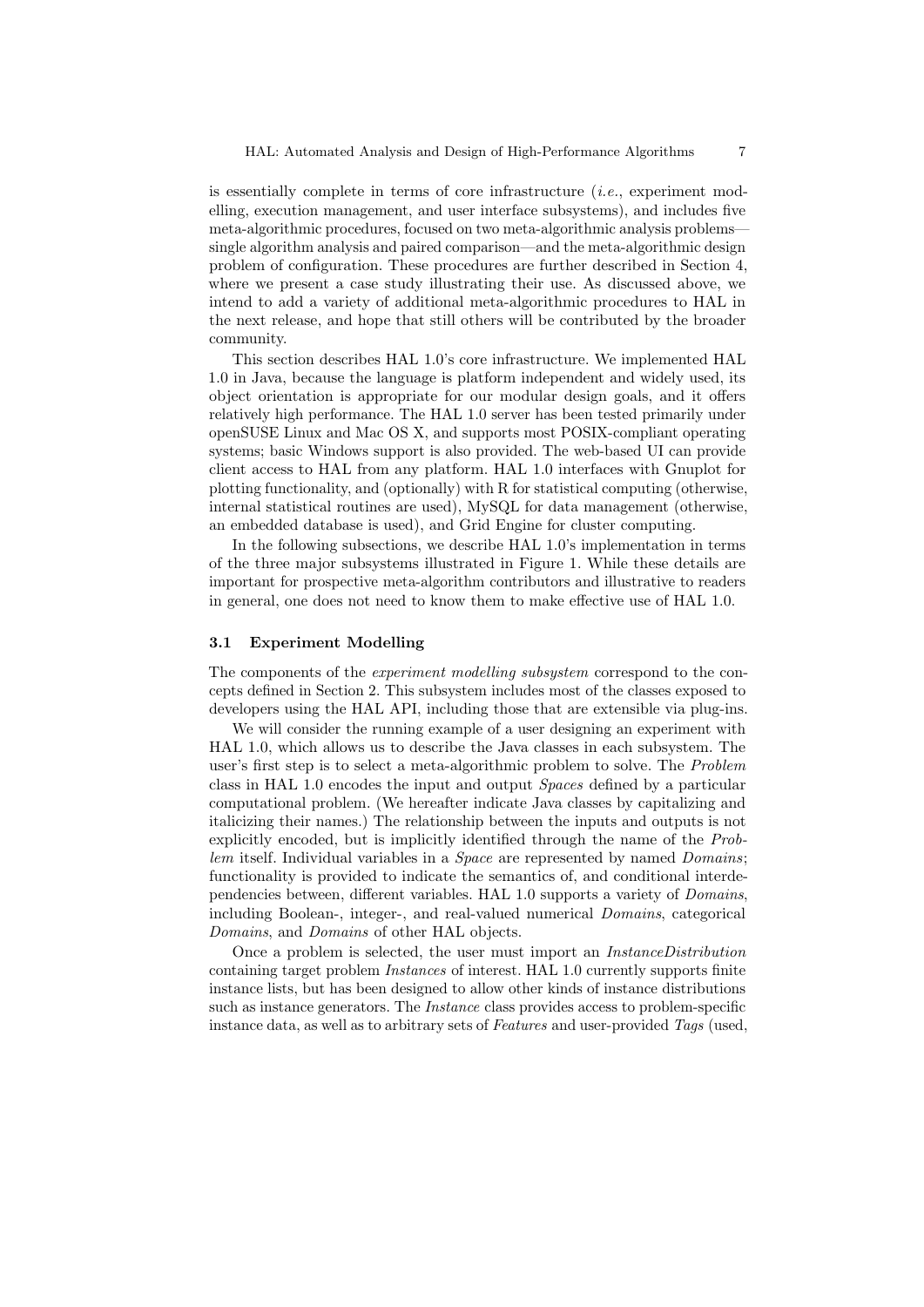

Fig. 1. Infrastructural overview of HAL 1.0. Dashed arrows indicate composition; solid arrows, inheritance. Key components are shaded. Note the distinct subsystems, with interactions between them (double arrows) typically moderated by AlgorithmRuns.

e.g., to indicate encoding formats that establish compatibility with particular Problems or Algorithms). An Instance of a target problem typically includes a reference to the underlying instance file; an Instance of a meta-algorithmic problem contains the Algorithms, Instances, and Metrics that define it.

The next step in experiment specification is to choose one or more target algorithms. In HAL 1.0, the Algorithm class encodes a description of the input and output spaces of a particular algorithm *Implementation*. For external target algorithms, the Implementation specifies how the underlying executable is invoked, and how outputs should be parsed; for meta-algorithmic procedures, it implements the relevant meta-algorithmic logic. Note that the base Implementation classes are interfaces, and meta-algorithmic procedures added via plug-ins provide concrete implementations of these. Input and output spaces are encoded using the *Space* class, and an *Algorithm* may be associated with a set of Tags that identify the Problems that the algorithm solves, and compatible Instances thereof. Two Algorithm subclasses exist: a ParameterizedAlgorithm includes configurable parameters in its input space, and a ParameterlessAlgorithm does not. Before execution, an Algorithm must be associated with a compatible Instance as well as with Settings mapping any other input variables to specific values.

The final component needed to model a meta-algorithmic experiment is a performance metric. A Metric in HAL 1.0 is capable of performing two basic actions: first, it can evaluate an AlgorithmRun (see Section 3.2) to produce a single real value; second, it can aggregate a collection of such values (for example, over problem instances, or over separate runs of a randomized algorithm) into a single final score. HAL 1.0 includes implementations for commonly-used performance metrics including median, average, penalized average runtime (PAR), and average solution quality, and it is straightforward to add others as required.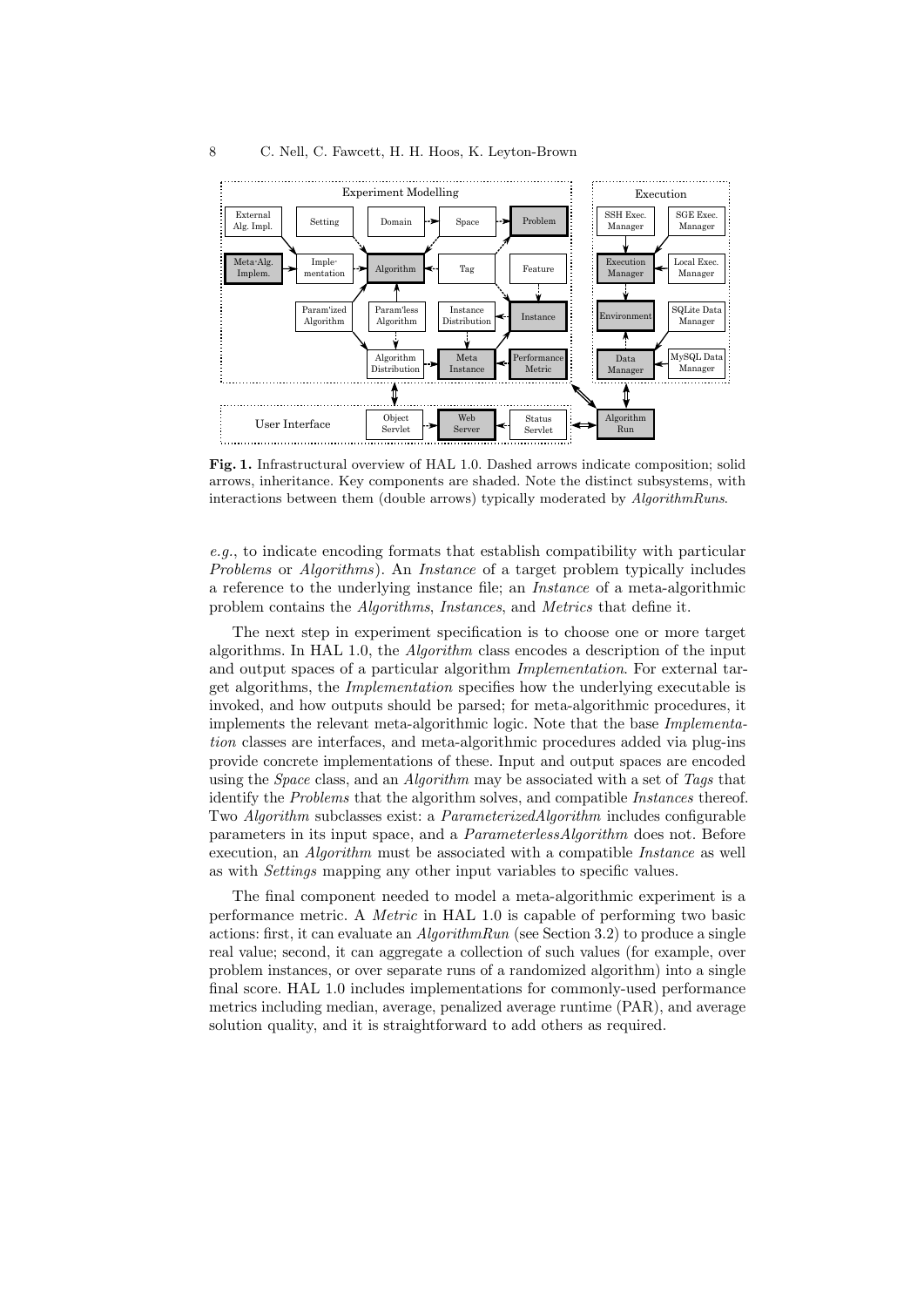#### 3.2 Execution and Data Management

The execution subsystem implements functionality for conducting experiments specified by the user; in HAL 1.0, it supports execution on a local system, on a remote system, or on a compute cluster. It also implements functionality for cataloguing individual resources (such as target algorithms or instance distributions) and for archiving and retrieving the results of runs from a database.

Once our user has completely specified an experiment, he must define the environment in which execution is to occur. An Environment in HAL 1.0 is defined by ExecutionManagers which are responsible for starting and monitoring computation and a DataManager which is responsible for performing archival functions. When an algorithm run request is made, the *Environment* queries the DataManager to see if results for the run are already available. If so, these results are fetched and returned; if not, the request is passed to an ExecutionManager for computation and automatic output parsing. In either case, results are returned as an AlgorithmRun object which allows monitoring of the run's elapsed CPU time, status, and individual output value trajectories both in real time during execution and after completion. It also exposes functionality for early termination of runs and uses this to enforce runtime caps.

HAL 1.0 includes three *ExecutionManager* implementations. The *LocalExe*cutionManager performs runs using the same machine that runs HAL 1.0, and the SSHExecutionManager performs runs on remote machines using a secure shell connection. The *SGEClusterExecutionManager* distributes algorithm runs to nodes of a compute cluster managed by Oracle Grid Engine (formerly Sun Grid Engine). The *Environment* can be configured to use different *ExecutionMan*agers in different situations. For example, for analysis of an algorithm on target problems that require a particularly long time to solve, the user might specify an Environment in which the parent meta-algorithm is executed on the local machine, but target algorithm runs are distributed on a cluster. Alternatively, when target algorithm runs are relatively short but require a platform different than the one running HAL 1.0, the user might specify an Environment in which all execution happens on a single remote host.

HAL 1.0 includes two DataManager implementations. By default, a subclass employing an embedded SQLite database is used. However, due to limitations of SQLite in high-concurrency applications, a MySQL-backed implementation is also provided. These DataManagers use a common SQL schema based on the same set of fundamental meta-algorithmic concepts to store not only experimental results, but also information sufficient to reconstruct all HAL objects used in the context of a computational experiment. We note that external problem instances and algorithms are not directly stored in the database, but instead at recorded locations on the file system, along with integrity-verifying checksums. This eliminates the need to copy potentially large data files for every run, but presently requires that all compute nodes have access to a shared file space.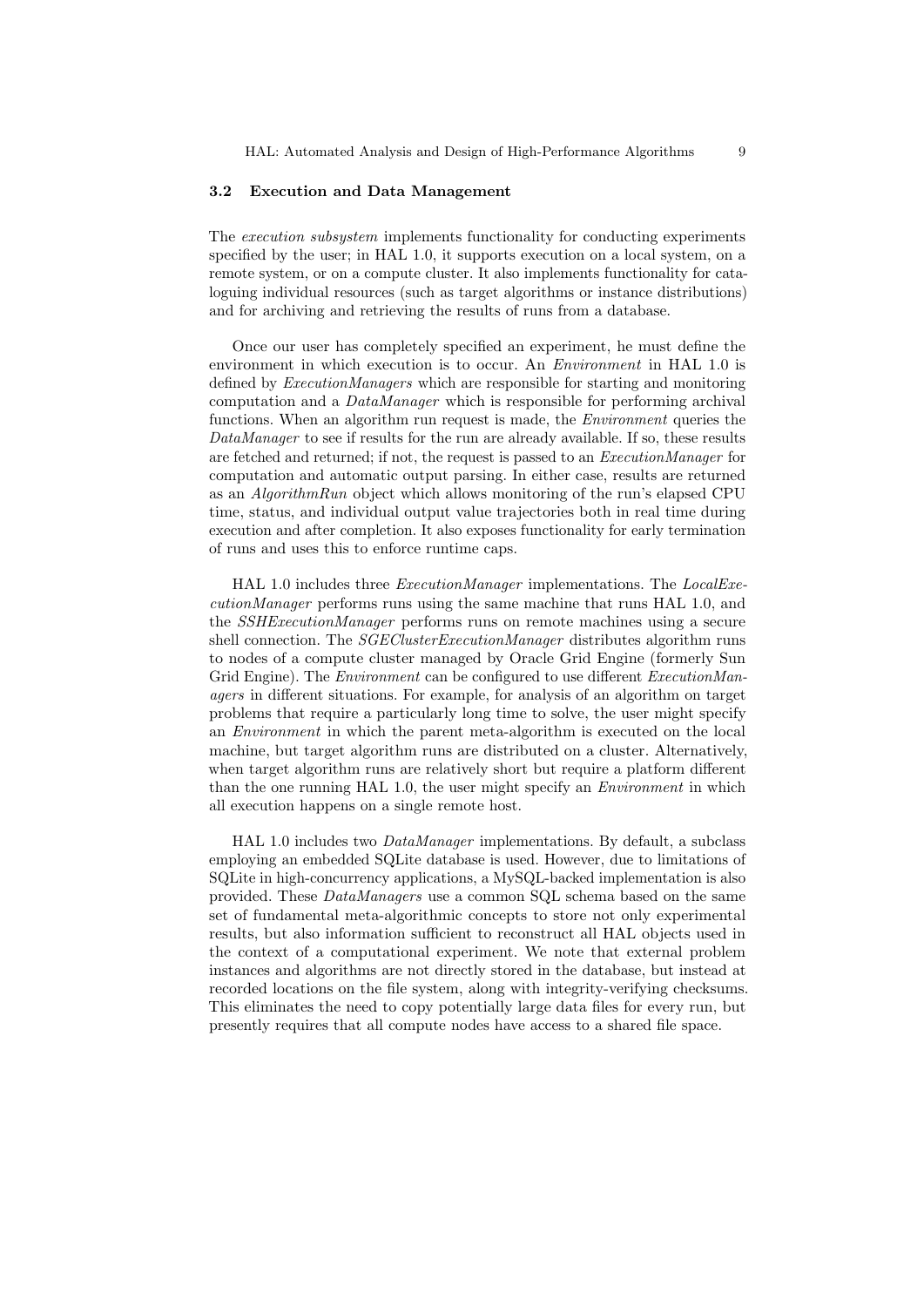#### 3.3 User Interface

The user interface subsystem provides a remotely-accessible web interface to HAL 1.0, via an integrated WebServer. Many classes have associated ObjectServlets in the WebServer, which provide interface elements for their instantiation and modification. The *ObjectServlets* corresponding to *Problems* are used to design and execute experiments; the servlet for a given Problem automatically makes available all applicable meta-algorithmic procedures. Additional ObjectServlets allow the user to specify and examine objects such as Algorithms, Instance-Distributions, Settings, and Environments. A StatusServlet allows the user to monitor the progress and outputs of experiments both during and after execution, by inspecting the associated AlgorithmRun objects. Finally, the interface allows the user to browse and maintain all objects previously defined in HAL, as well as to export these objects for subsequent import by other users.

# 4 Case Study: Analysis and Design with HAL 1.0

We now demonstrate HAL 1.0 in action. Specifically, we walk through two workflow scenarios that could arise for a typical user. In this way, we also present the five meta-algorithmic procedures that are available in HAL 1.0. The outputs of these procedures are summarized in Table 1, and in the following figures (exported directly from HAL 1.0). Exports of experiment designs are available on the HAL website to facilitate independent validation of our findings.

Scenario 1: Selecting a MIP Solver. In this scenario, a user wants to select between two commercial mixed-integer program (MIP) solvers, IBM ILOG  $CPEEx<sup>2</sup> 12.1$  and  $GUROBI<sup>3</sup> 3.01$ , on the 55-instance mixed integer linear programming (MILP) benchmark suite constructed by Hans Mittelmann.<sup>4</sup> Our user sets a per-target-run cutoff of 2h and uses penalized average runtime (PAR-10) as the performance metric (PAR-k counts unsuccessful runs at  $k$  times the cutoff).

Scenario 2: Adapting a SAT Solver. In this scenario, a user aims to adapt a stochastic tree search solver for SAT, version 1.2.1 of Spear [15], to achieve strong performance on the 302-instance industrial software verification (SWV) benchmark training and test sets used by Hutter et al. [16]. Our user sets a per-target-run cutoff of 30s and evaluates performance by mean runtime (PAR-1).

Computational Environment. All experiments were performed on a Grid Engine cluster of 55 identical dual-processor Intel Xeon 3.2GHz nodes with 2MB cache and 4GB RAM running openSUSE Linux 11.1. Runtime data was archived using a dedicated MySQL server with the same machine specifications. Individual target algorithm runs for Scenario 1 experiments were distributed across cluster nodes, and for Scenario 2 experiments were consolidated on single nodes. Reported runtimes indicate CPU time used, as measured by HAL 1.0.

 $^2$  ibm.com/software/integration/optimization/cplex

 $^3$  gurobi.com

 $^4$  plato.asu.edu/ftp/milpf.html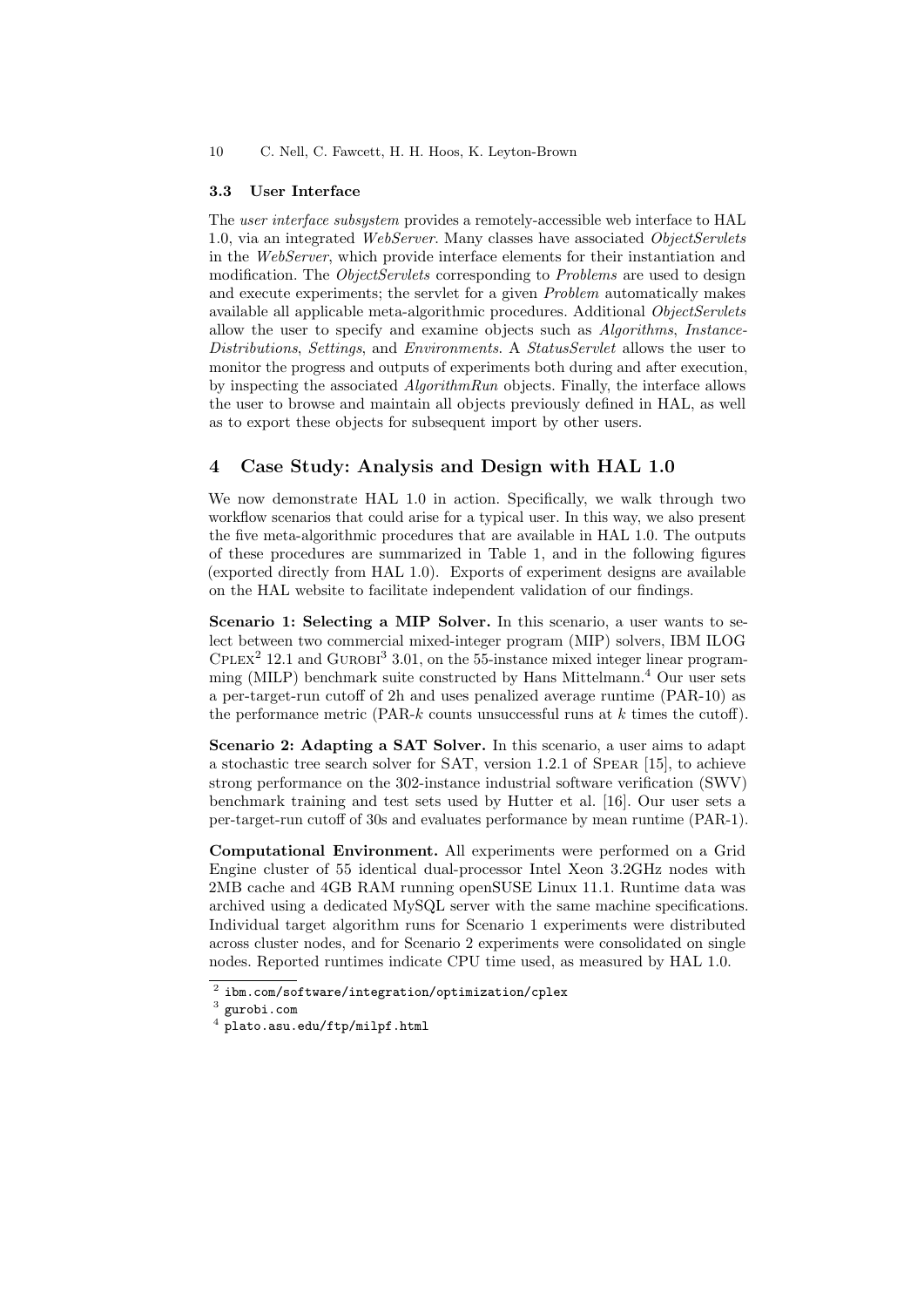#### 4.1 The Single-Algorithm Analysis Problem

In both scenarios, our user begins by analyzing single algorithms individually.

Analysis Procedure 1: SCD-Based Analysis. This comprehensive approach to single-algorithm analysis takes as input a single target algorithm, a set of benchmark instances, and some additional settings including a maximum number of runs per target instance, a maximum CPU time per target run, a maximum number of total target runs, and a maximum aggregate runtime budget. It collects runtime data for the target algorithm on the instance distribution (in parallel, when specified) until a stopping criterion is satisfied. Summary statistics are computed over the instance distribution, and a solution cost distribution plot (SCD; see, e.g., Ch. 4 of [5]), illustrating (median) performance across all target runs on each instance, is produced.

Scenario  $1(1)$ . CPLEX is the most prominent mixed-integer programming solver. Here, our user measures its performance on the MILP instance set using the SCD-Based Analysis procedure; as Cplex is deterministic, it is run only once per instance. The resulting summary statistics are shown in Table 1, and the SCD appears in the left pane of Figure 2.

Scenario  $2(1)$ . Spear was originally optimized for solving SAT instances from several applications, but was later prominently used for software verification in particular. In this phase of the case study, our user assesses the original, manually optimized version of Spear on the SWV test set. The summary statistics from an SCD-based analysis (performing 20 runs per instance as Spear is randomized) are shown in Table 1 and the SCD in the top left pane of Figure 3.

#### 4.2 The Pairwise Comparison Problem

Now our user performs pairwise comparisons between different solvers.

Analysis Procedure 2: Comprehensive Pairwise Comparison. This procedure performs SCD-Based Analysis on two given algorithms, generates a scatter plot illustrating paired performance across the given instance set, and performs Wilcoxon signed-rank and Spearman rank correlation tests. The Wilcoxon signedrank test determines whether the median of the paired performance differences between the two algorithms across the instance set is significantly different from zero; if so, it identifies the better-performing algorithm. The Spearman rank correlation test determines whether a significant monotonic performance correlation exists between them. Both tests are non-parametric, and so appropriate for the non-Gaussian performance data frequently seen in empirical algorithm analysis.

Scenario  $1(2)$ . Our user aims to compare CPLEX with GUROBI, a relatively recent commercial MIP solver. He uses HAL's Comprehensive Pairwise Comparison procedure on the MILP benchmark set for this task. Statistics on the performance of the two solvers are shown in Table 1. As can be seen from Figure 2, which presents the combined SCD plot and the performance correlation plot, Gurobi outperformed Cplex on most instances; the Wilcoxon signed-rank test indicated that this performance difference was significant at  $\alpha = 0.05$  ( $p = 0.024$ ). This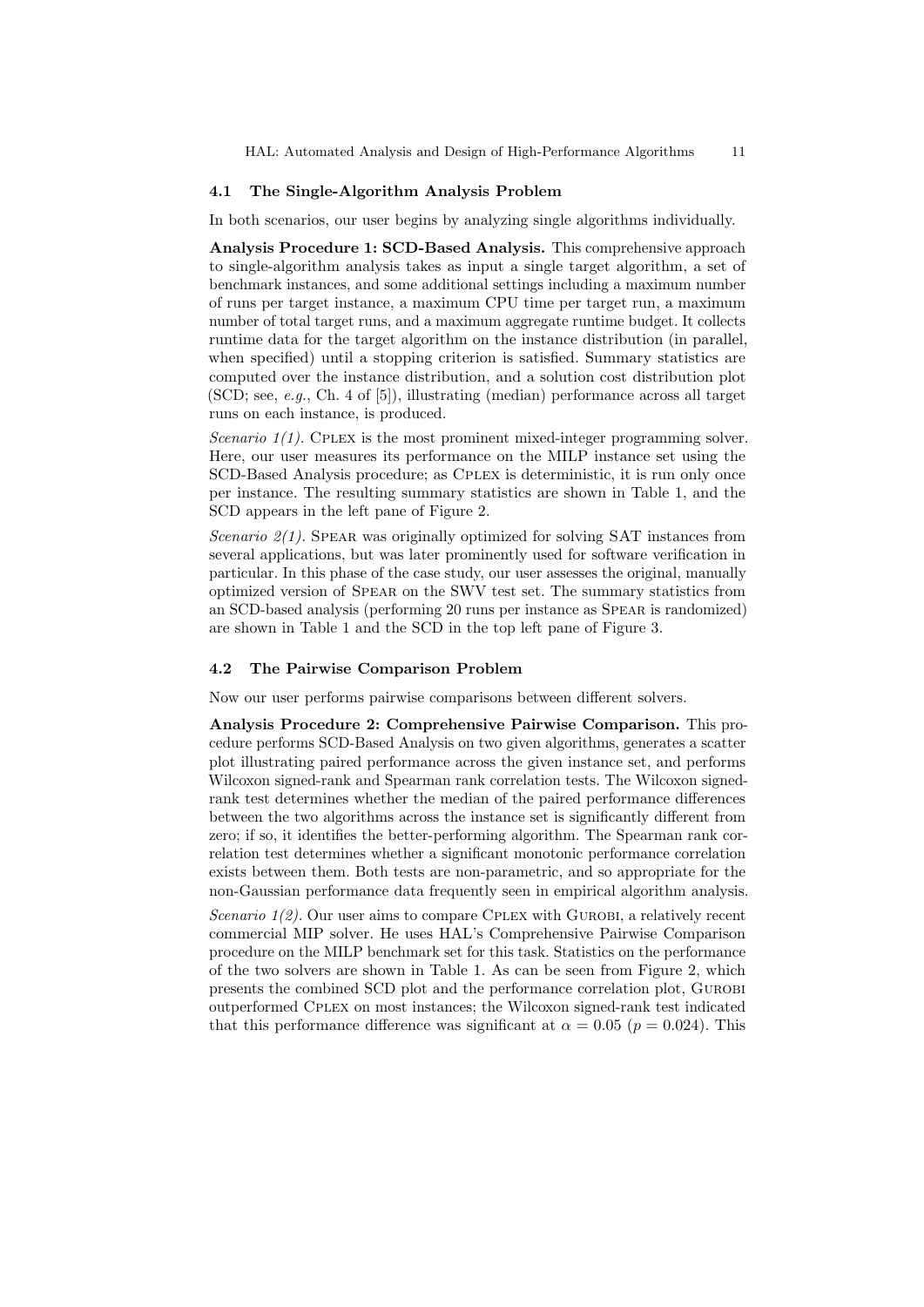

Fig. 2. Comparison of Cplex and Gurobi on the MILP benchmark set. In the SCD, median runtimes are indicated by vertical lines.

result is consistent with Mittelmann's observations using the MILP benchmark set. A Spearman correlation coefficient of  $\rho = 0.86$  ( $p = 0.0$ ) reflects the strong correlation seen in the scatter plot. However, the slightly better performance of Cplex observed for a number of instances suggests a potential for modest performance gains by using automated portfolio-based algorithm selection techniques (see, e.g.,  $[1]$ ), which we plan to support in HAL in the near future.

Scenario  $2(2)$ . When adapting an algorithm to a new class of benchmark instances, algorithm designers often apply intuition to making important design choices; these choices are often realized by setting parameters of the algorithm to certain values. For example, Hutter et al. [16] provide an intuitive explanation of the strong performance of one particular configuration of Spear in solving software verification instances. Our user follows their qualitative description to manually obtain a configuration of Spear that he then compares against the default on the SWV test set (based on 20 runs per instance) using the Comprehensive Pairwise Comparison procedure; the results are shown in Figure 3 and Table 1. Overall, the modified configuration achieved better (PAR-1) performance than the default, as expected. However, as clearly seen from the SCDs and from the scatter plot, this was accomplished by sacrificing performance on easy instances for gains on hard instances. The Wilcoxon signed-rank test determined that if all instances were weighted equally, the median paired performance difference over the full benchmark set was not significantly different from zero at  $\alpha = 0.05$  ( $p = 0.35$ ). The inter-instance correlation was significant, however, with  $\rho = 0.97$  ( $p = 0.0$ ).

# 4.3 The Algorithm Configuration Problem

In Scenario 2(2) above, our user observed that Spear's performance can be improved by manually modifying its parameters. Seeking further performance gains, he turns to automatic configuration. HAL 1.0 supports three procedures for this meta-algorithmic design problem.

Design Procedure 1: Automated Configuration using ParamILS. HAL 1.0 supports the FocusedILS variant of the local-search-based ParamILS configurator [7]. The original Ruby implementation is augmented by using an adapter class to implement the plugin in HAL 1.0.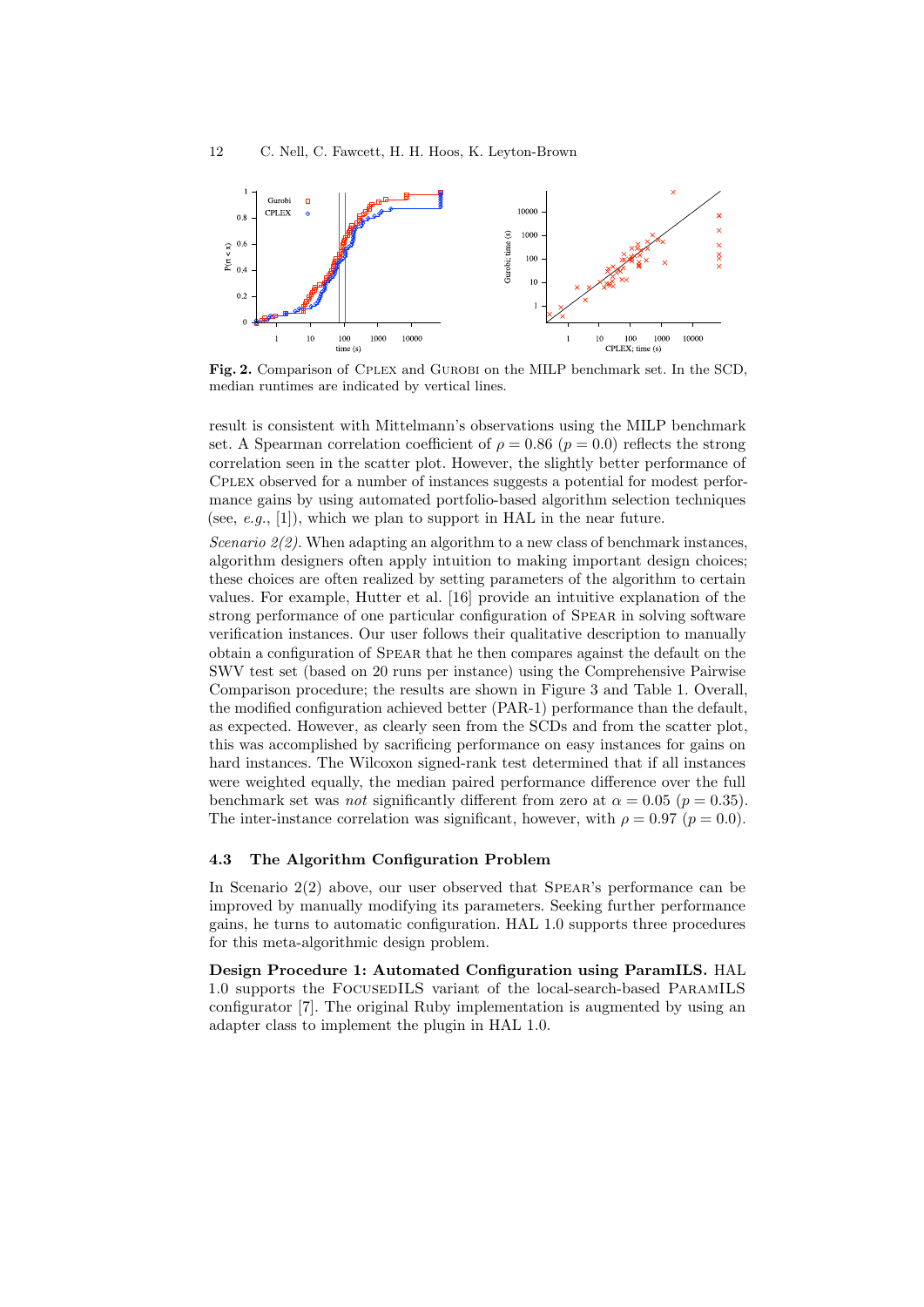

Fig. 3. Analysis of Spear designs on SWV test set. Top row, original vs. intuitively modified design; bottom row, original vs. best configured design (from ParamILS).

Design Procedure 2: Automated Configuration using GGA. HAL 1.0 includes a plugin that interfaces with the original implementation of GGA, which employs a gender-based genetic algorithm [8]. Unfortunately, sources for this procedure are not available, and because of copyright restrictions we are unable to further distribute the executable supplied to us by its authors.

Design Procedure 3: Automated Configuration using ROAR. HAL 1.0 also supports the Random Online Aggressive Racing (Roar) procedure, a simple yet powerful model-free implementation of the general Sequential Model-Based Optimization (SMBO) framework [17]. Roar was implemented entirely within HAL 1.0, and serves as an example of developing meta-algorithmic design procedures within the HAL framework.

Unlike Roar and GGA, ParamILS requires sets of discrete values for all target algorithm parameters; therefore, when using ParamILS, HAL 1.0 automatically discretizes continuous parameters. Unlike ParamILS and Roar, GGA requires all target runs to be performed on the same host machine, and GGA's authors recommend against the use of performance metrics other than average runtime.

Scenario  $2(3)$  Because the three configuration procedures are easily interchangeable in HAL 1.0, our user runs all of them. He performs 10 independent runs of each configurator on the SWV training set, and sets a time budget of 3 CPU days for each run. For some of Spear's continuous parameters, our user indicates that a log transformation is appropriate. In these cases, HAL performs the transformations automatically when calling each configurator; it also automatically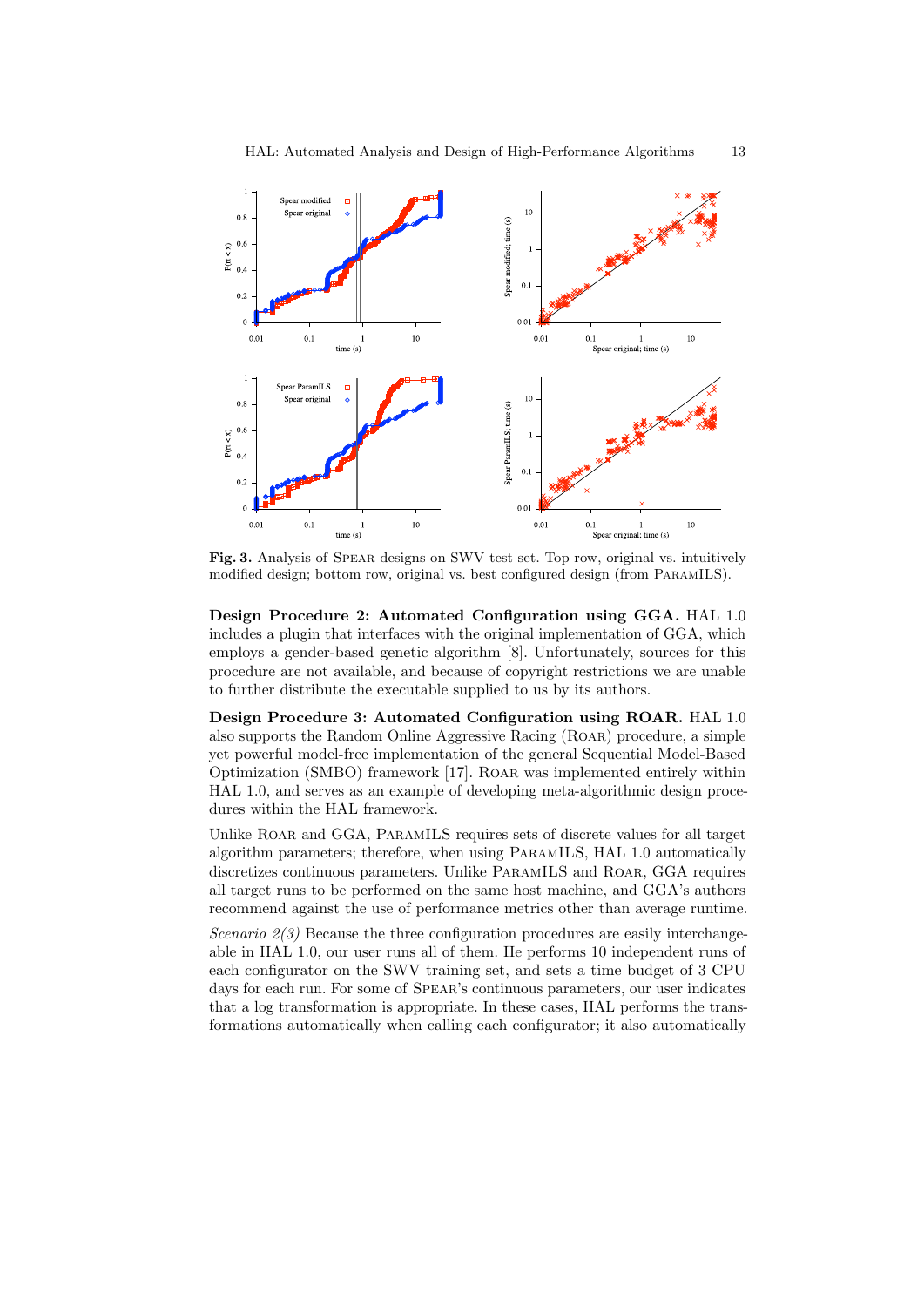#### 14 C. Nell, C. Fawcett, H. H. Hoos, K. Leyton-Brown

| Algorithm                                                                                  | Training Set<br>$q25$ $q50$ $q75$ mean stddev                                                                | Test Set<br>a25<br>a75<br>a50<br>stddev<br>mean                                                                                                                                                        |
|--------------------------------------------------------------------------------------------|--------------------------------------------------------------------------------------------------------------|--------------------------------------------------------------------------------------------------------------------------------------------------------------------------------------------------------|
| <b>CPLEX</b><br><b>GUROBI</b>                                                              |                                                                                                              | 26.87 109.93 360.59 9349.1 24148.9<br>13.45 71.87 244.81 1728.8 9746.0                                                                                                                                 |
| SPEAR default<br>SPEAR modified<br><b>SPEAR PARAMILS</b><br>SPEAR GGA<br><b>SPEAR ROAR</b> | $0.22$ $0.80$ $2.63$ $1.72$<br>2.54<br>3.36<br>$0.22$ 0.90 1.96 2.00<br>$0.22$ $0.92$ $2.70$<br>2.59<br>1.91 | 10.62<br>6.78<br>0.80<br>0.13<br>10.78<br>0.19<br>0.89<br>4.35<br>6.31<br>3.40<br>2.22<br>0.80<br>2.21<br>1.56<br>0.19<br>3.39<br>1.72<br>1.72<br>0.16<br>0.90<br>2.98<br>1.82<br>0.19<br>0.91<br>2.41 |

Table 1. Summary of case study results. Reported statistics are in terms of PAR-10 for Cplex and Gurobi, and PAR-1 for Spear; units are CPU seconds. Only the best design in terms of training set performance is reported for each configuration procedure.

discretizes parameters for ParamILS. Our user validates the performance of each of the 30 final designs on the training set using the SCD-Based Analysis procedure with 20 runs per instance. He then compares the design with the best training performance found by each of the procedures against the default configuration using the Comprehensive Pairwise Comparison procedure on the test set, again performing 20 runs per instance. Results are shown in Figure 3 and Table 1. The best design found by each configurator was substantially better than both the default and the intuitively-modified configuration in terms of PAR-1, with ParamILS producing slightly better results than GGA, and with GGA in turn slightly better than ROAR. In all cases, the performance difference with respect to the default was significant at  $\alpha = 0.05$  according to the Wilcoxon signed rank test  $(p = \{7.8, 9.7, 0.002\} \times 10^{-3}$  for PARAMILS, ROAR, and GGA respectively).

### 5 Conclusions and Future Work

In this work we introduced HAL, a versatile and extensible environment for empirical algorithmics, built on a novel conceptual framework that formalizes meta-algorithmic problems and procedures. HAL facilitates the application of advanced empirical methods, including computationally intensive analysis and design tasks. It also supports the development and critical assessment of novel empirical analysis and design procedures. The first implementation of our framework, HAL 1.0, can address arbitrary target problems; can run experiments on local machines, remote machines, or distributed clusters; and offers detailed experiment monitoring and control, both before, during and after execution. HAL 1.0 provides a versatile API for developing and deploying new meta-algorithmic analysis and design procedures. Using this API, we developed plugins implementing two performance analysis tasks and supporting three state-of-the-art automated algorithm configurators. We demonstrated the use of all five procedures in a case study involving prominent solvers for MIP and SAT.

Our group continues to actively develop and extend the HAL framework. We are currently working on adding support for additional meta-algorithmic design procedures, such as SATzilla [1], the Hydra instance-based portfolio-builder [10], and the Sequential Model-Based Optimization framework [17]. We are also working on adding new analysis procedures, such as comparative analysis of more